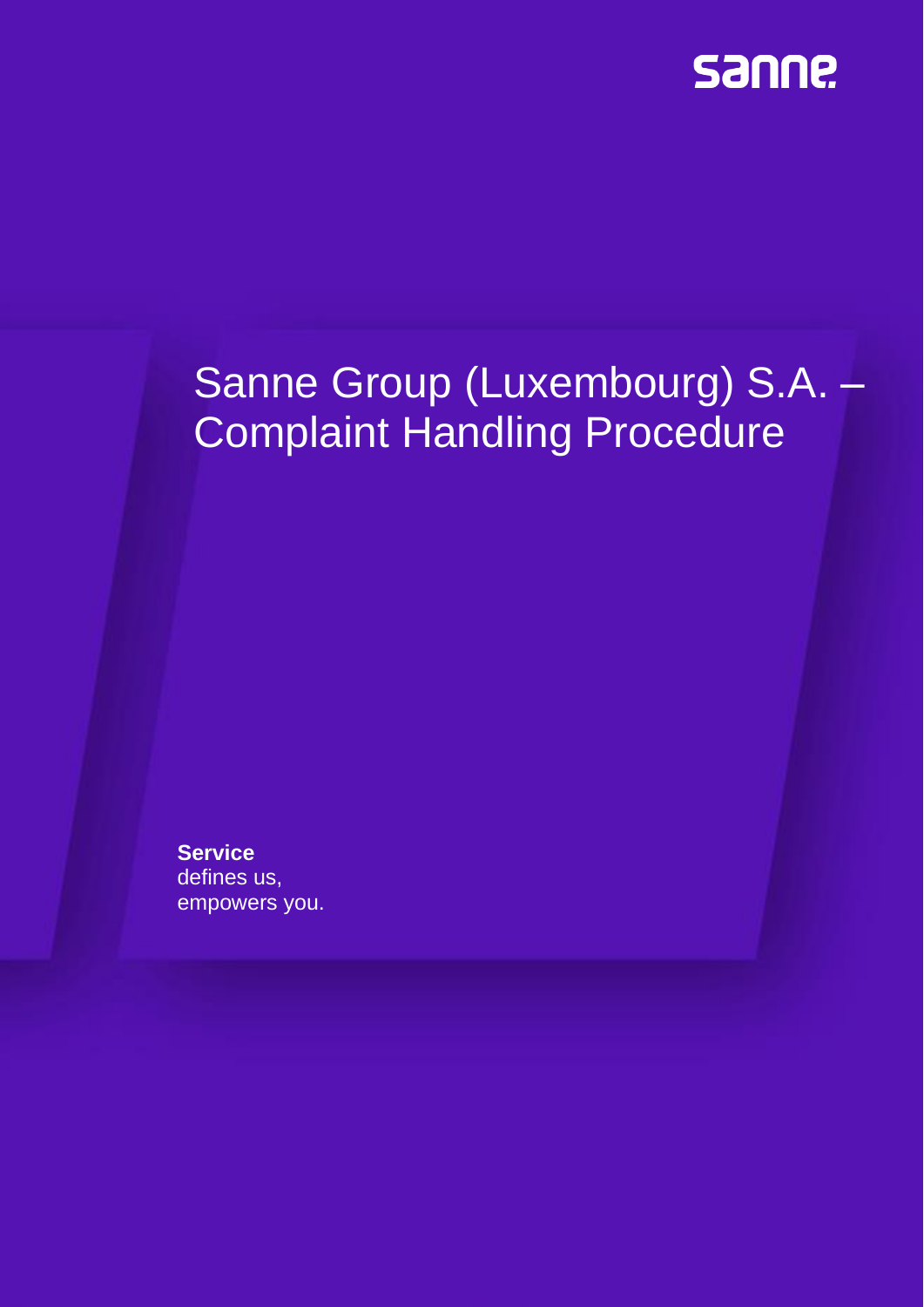

Dear Client,

Sanne is a leading global provider of alternative asset and corporate services. We deliver tailored fiduciary services to a highly valued international client base through a global network of offices located in 23 leading financial locations, which are spread across the Americas, Europe, Africa and Asia-Pacific. Although we aim to provide a high standard of service, it can happen that errors are made, which may give rise to complaints.

Should you be in this situation, your complaint should be addressed in writing to the Sanne Luxembourg's complaint mailbox or to the responsible person for the complaints handling:

#### **The contact details are as follows:**

Complaints mailbox: [SGLComplaints@sannegroup.com](mailto:SGLComplaints@sannegroup.com) Sanne Group (Luxembourg) S.A. Attn: Mrs Lindie Fourie Airport Center Luxembourg 5, Heienhaff, L-1736 Luxembourg [lindie.fourie@sannegroup.com](mailto:lindie.fourie@sannegroup.com)

#### **To be able to deal with the complaint in a timely and appropriate manner, the complaint should cover the following information:**

- exact identity and contact details and, in the event of a deviation, that of the affected party;
- reason for the complaint;
- precise information (including any documents that may be available) about the matter;
- quantifying any damage that may have occurred;
- expectations for resolving the conflict.

A written acknowledgement of receipt will be provided to you within a period which shall not exceed 10 business days after receipt of the complaint, unless the answer itself is provided to you within this period. This written acknowledgement will inform you of the name and contact details of the person in charge of your file.

#### **The person in charge of the file shall:**

- keep you informed of the follow-up of the complaint;
- provide an answer without undue delay and in any case, within a period which cannot exceed one month between the date of receipt of the complaint and the date at which the answer was sent to you.

Where an answer cannot be provided within this period, the person in charge of the file will inform you of the causes of the delay and indicate the date at which its examination is likely to be concluded. Where the handling of the complaint did not arrive at a satisfactory resolution for you, the person in charge of the file shall provide you with a full explanation of Sanne Luxembourg's position as regards the complaint. We inform you that an out-of-court complaint resolution procedure exists at the CSSF (our regulator), and if so wished, you can refer the matter to the CSSF.

#### **The contact details of the CSSF are follows:**

Commission de Surveillance du Secteur Financier [\(www.cssf.lu\)](http://www.cssf.lu/) Département Juridique CC 283, route d'Arlon L-2991 Luxembourg Email: [reclamation@cssf.lu](mailto:reclamation@cssf.lu) Fax: (+352) 26 25 1 – 2601

The "Request for out-of-court complaint resolution with the CSSF" form and the CSSF regulation 16-07 relating to the out-of-court resolution of complaints can be found on the following web page: <https://www.cssf.lu/en/customer-complaints/>

We remain at your disposal for any further question. Sanne Group (Luxembourg) S.A.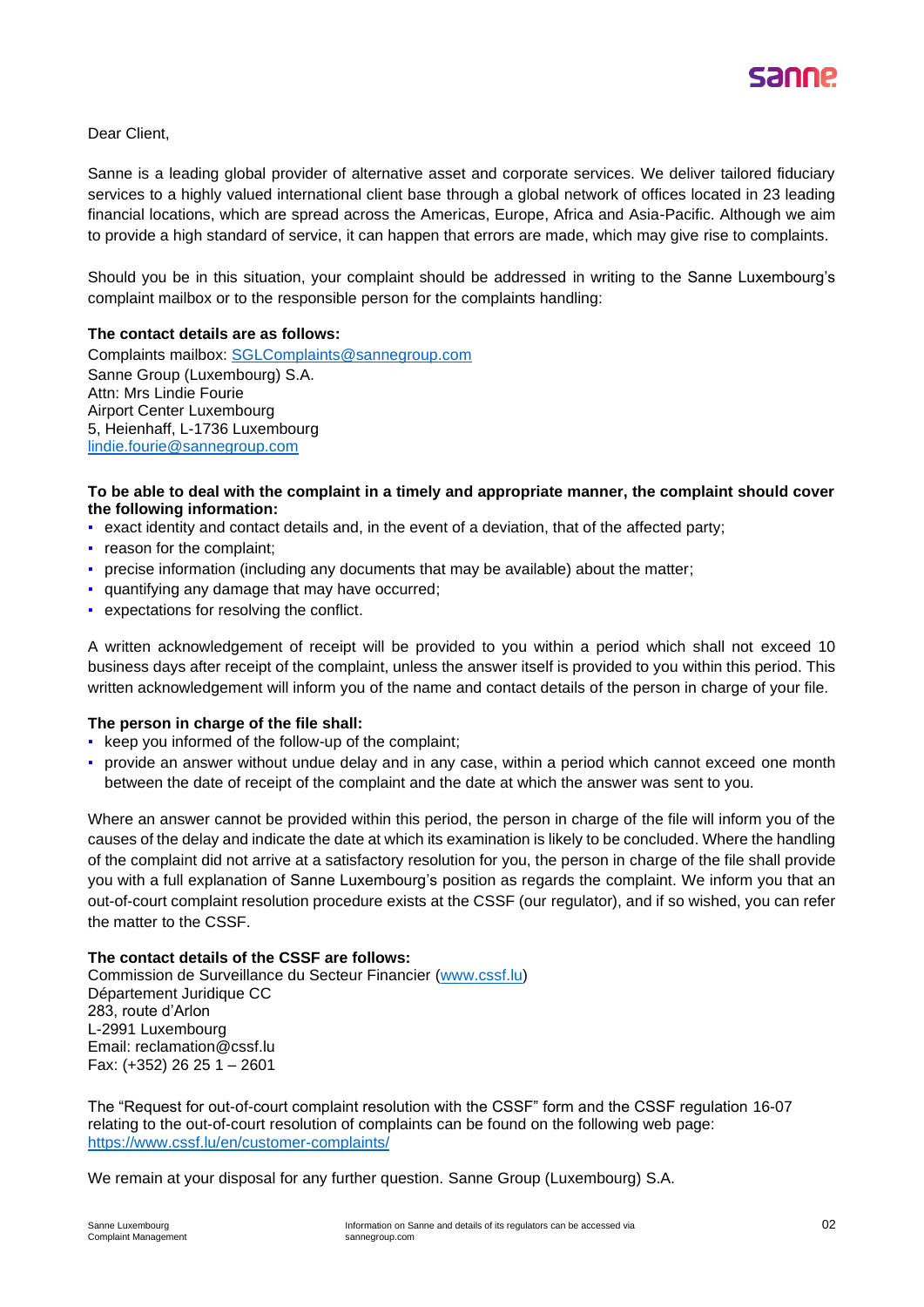## **About Sanne**

## Sanne is a leading global provider of alternative asset and corporate services.

Established since 1988 and listed as a FTSE 250 company on the Main Market of the London Stock Exchange, Sanne employs c2,200 professionals worldwide and administers structures and funds that have in excess of £500bn assets.

We deliver tailored fiduciary services to a highly valued international client base through a global network of offices located in 23 leading financial locations, which are spread across the Americas, Europe, Africa and Asia-Pacific.

Clients are serviced through regional businesses which are led by global leaders with deep experience in alternative asset and corporate services. Each business contains multifunctional and skilled teams of professionally qualified people who are aligned to the specific requirements of each client, across one accredited platform.

Our specialist expertise is delivered across private debt, capital markets, real assets, private equity, hedge and corporate services. Our clients include leading fund managers, financial institutions and global corporates.

## **Sanne at a glance**



**More than 2,200 people worldwide**



**Leaders in fund and administration services**



**A FTSE 250 listed business**

**Accredited business process**



**Over £500 billion assets under administration**

**23 locations AMERICAS / EUROPE / AFRICA / ASIA-PACIFIC**

## **Our promise**

We believe that clients should expect more, so we stand for professionalism, innovation and quality. If you require a strategic relationship and a true business partnership with people who genuinely care about your growth. We are Sanne.

#### **Let's talk…**

For more information, please visit our website sannegroup.com

Complaint Management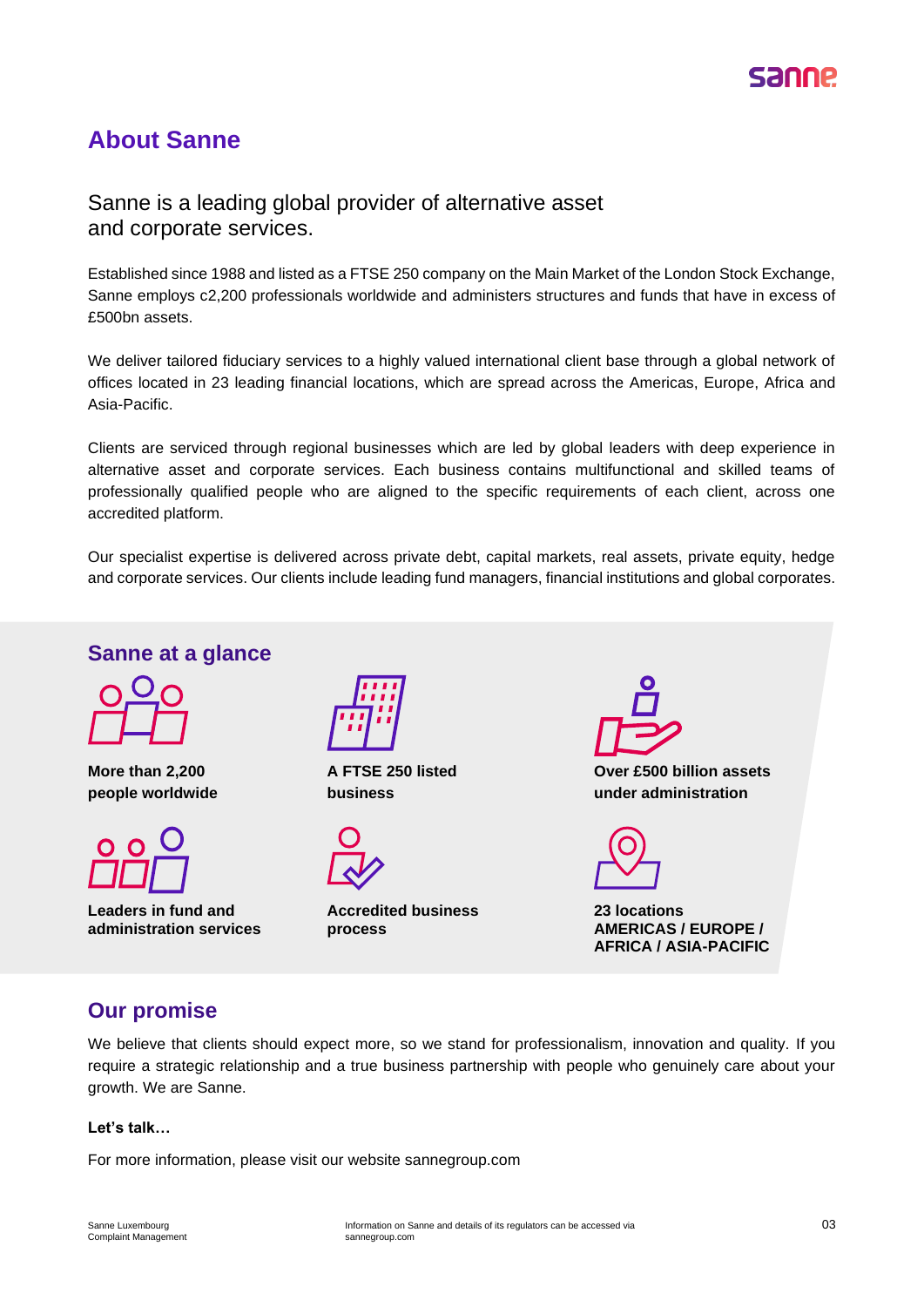

## **Legal notices**

Sanne Group (Cayman) Limited is regulated by the Cayman Islands Monetary Authority. Sanne Financial Management Consulting (Shanghai) Co Limited is licenced by the Shanghai Administration of Industry and Commerce. Sanne Group (Guernsey) Limited is regulated by the Guernsey Financial Services Commission. Sanne Group Asia Limited is licenced by the Hong Kong Registry for Trust and Company Service Providers. Sanne Group Administration Services (Ireland) Ltd and Inbhear Fund Services Limited are regulated by Central Bank of Ireland. Sanne Group Japan Trust Company Limited is regulated by the Kanto Local Finance Bureau. Sanne Fiduciary Services Limited and its affiliated group are regulated by the Jersey Financial Services Commission. Sanne Group (Luxembourg) S.A. and Luxembourg Investment Solutions S.A. are regulated by the Commission de Surveillance du Secteur Financier. Sanne Fund Services Malta Ltd is regulated by Malta Financial Services Authority. SANNE Trustees (Mauritius), SANNE Mauritius and SANNE Securities (Mauritius) Ltd are regulated by the Financial Services Commission–Mauritius. Sanne Group (Netherlands) B.V. is regulated by the Dutch Central Bank (De Nederlandsche Bank). Sanne (Singapore) Pte. Ltd is regulated by The Accounting and Corporate Regulatory Authority. Sanne Fund Services SA (Pty) Ltd and Sanne Management Company (RF) (Pty) Ltd are regulated by the Financial Sector Conduct Authority. Sanne Fiduciary Services (UK) Limited and Sanne Group Administration Services (UK) Limited are authorised and regulated by the Financial Conduct Authority.

#### **Disclaimers**

The information materials and opinions contained herein are for general information purposes only, are not intended to constitute legal or other professional advice, and should not be relied on or treated as a substitute for specific advice relevant to particular circumstances. No entity within the Sanne Group accepts any responsibility for any loss which may arise from reliance on information or materials published herein. If you wish to find out more about the information in the materials published, please contact us at [lets.talk@sannegroup.com.](mailto:lets.talk@sannegroup.com) By using this document you are expressly acknowledging and agreeing to the terms of this document.

### **Copyright**

The materials published herein are, unless otherwise stated, the copyright works of the Sanne Group. You may make copies of materials published which are of interest to you for your own personal use and you may also provide occasional copies to others for information purposes only provided that you do so free of charge and the copies do not comprise substantial parts of this document.

When you do make copies for yourself or others, the content of the published material and the copyright notices must remain intact, your communication of the content must not be misleading or inaccurate and a copy of this notice must accompany any copies of the materials which you provide to others. No other use of the materials published herein are permitted without the express prior written consent of the Sanne Group.